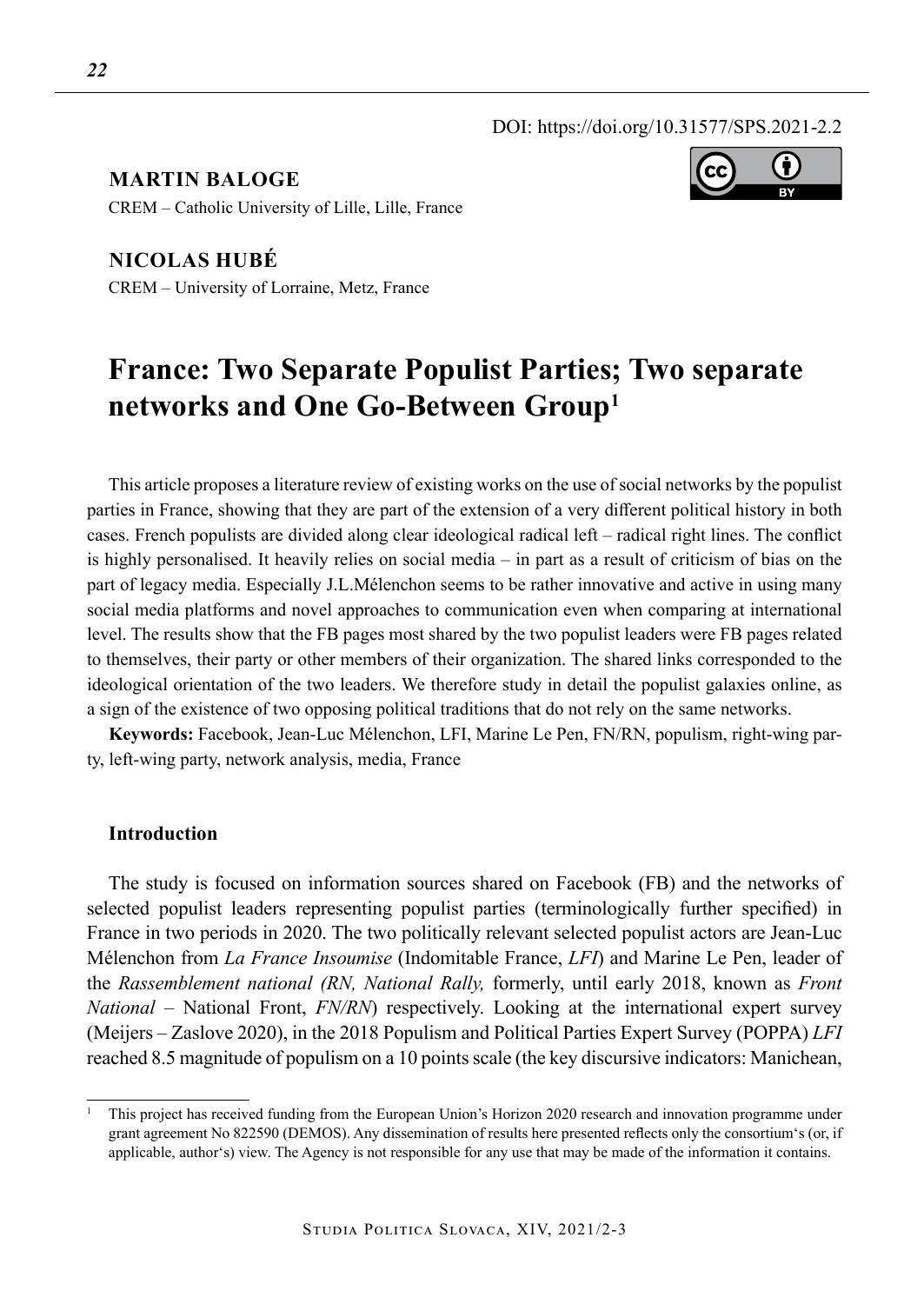indivisible, general will, people centrism and antielitism, and clearly located to the left of the political spectrum – radical left), while *FN/RN* reached 9.07 degrees of populism and clearly standing on the opposite ideological pole – radical right. However, it should be remembered that the FN/RN is characterized above all as an extreme right-wing party, even more than a populist one, making the themes of immigration, national preference and Islam the core of its ideology. Thus, by looking in detail at populists' radical right/left social media discourse in comparison with that of non-populist candidates, we may be more nuanced: populists radical right/left are not always only populists and/or do not defend the same ideology (Maurer – Diehl, 2020).

This paper proposes a complementary insight into the ideological explanations of party attitudes. It aims to investigate the ideological and political roots of two French parties and the way they address the electorate: the Front National/Rassemblement national (FN/RN), the "prototypical populist" (Mudde – Rovira Kaltwasser 2017, 34) and oldest institutionalized extreme-right party in Europe; and the new left-populist Front de Gauche/France Insoumise (FdG/LFI), created during the "new momentum for left-wing populism" of the Euro crisis (Ibid, 37). Both parties contributed to the "electoral earthquake" (Cole 2019, Gougou – Persico 2017, Rouban 2018) in the French party system during the last presidential elections. Four parties concentrated 84.9% of the votes during the first round. Emmanuel Macron ended up 2.7% ahead (with 24.01%) of Marine Le Pen (21.3%). The difference between the second position and the fourth position, held by Jean-Luc Mélenchon (19.6%), was only 618,540 votes among the 31,381,603 French voters.

We have chosen to focus our analysis on FB network because FB is the most popular social platform, and moreover its users represent wide selection of society (Duggan et al. 2015). It also allows more types of interactions (Trieu et al. 2019) than for example Twitter. In France, 74% of internet users also use FB but only 28% of them used Twitter in the second half of 2018 (Global Web Index 2019). Unlike Twitter, FB does not have a character limitation, allowing users to develop longer arguments and affording more space to an extended populist discourse (Ernst et al. 2017). As shown in the table below, the very high degree of personalization of French political life, where leaders have more followers than their party, encourages us to focus on these elected officials rather than on their political organization. It should also be noted that the *FN/RN* is the most followed French party on FB, ahead of the party of the President of the Republic, Emmanuel Macron, and his *La République en Marche* (see table 1).

|                          | <b>Individual</b> | Party   |
|--------------------------|-------------------|---------|
| Jean-Luc Mélenchon (LFI) | 1 227 100         | 217 119 |
| Marine Le Pen (FN/RN)    | 1613262           | 450 167 |
| Emmanuel Macron (LREM)   | 3 840 839         | 250 311 |

| Table 1: Number of followers on Facebook among the main French politicians and their party (January 2021) |  |
|-----------------------------------------------------------------------------------------------------------|--|
|-----------------------------------------------------------------------------------------------------------|--|

**Source:** Own compilation based on FB publicly available data

Previous work have shown that we are dealing here with two leaders labelled under the category of populist developing different strategies in routine and campaign time (Baloge – Hubé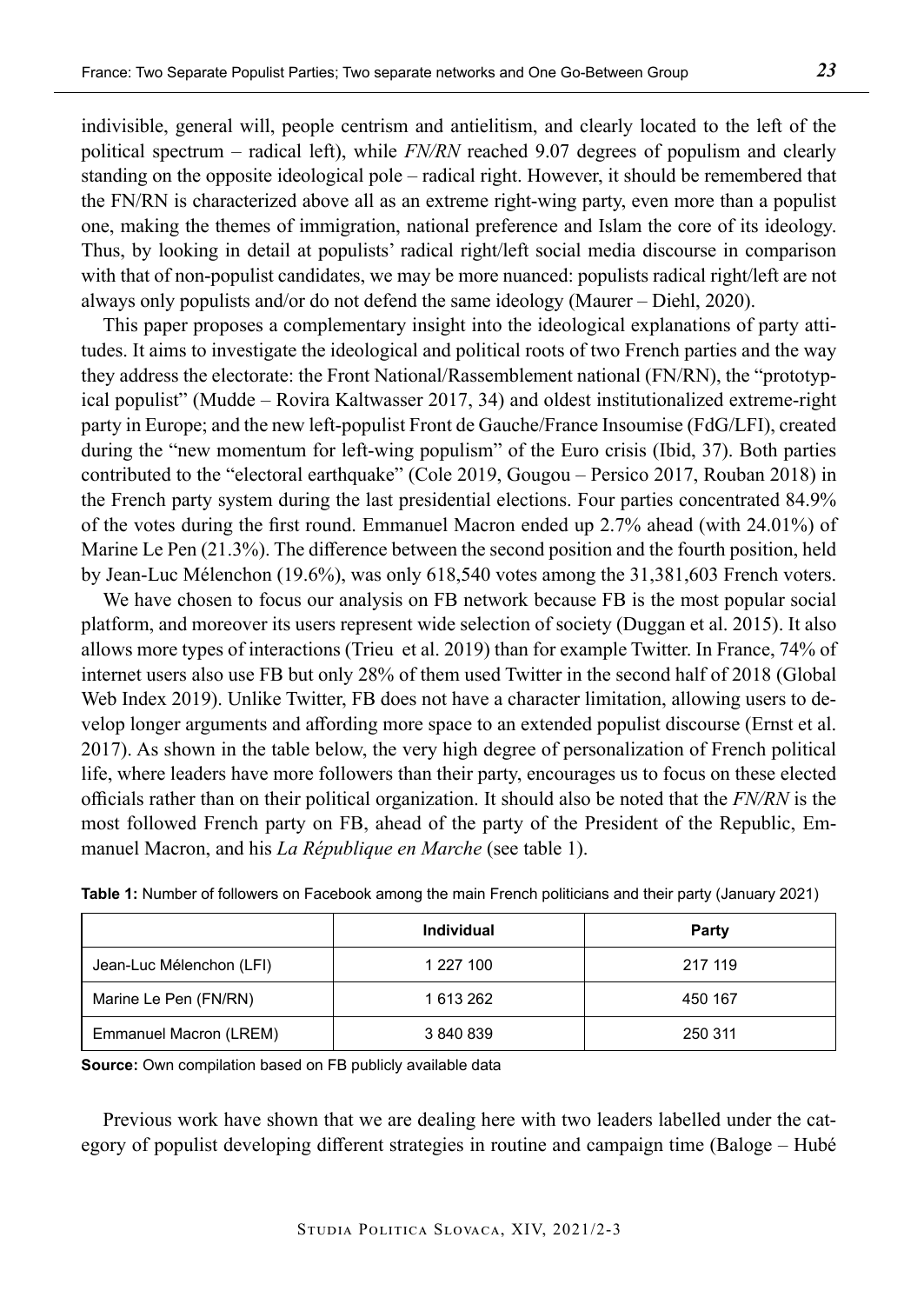2021). Indeed, while both refer to the people in similar proportions on FB, none of them really tries to define in an ideological or philosophical way "the people". Above all, Mélenchon criticizes more often national and international political elites, while Le Pen refers more frequently to "others" as enemies of the people. Additionally, it seems that populism is a "political communication style of political actors" (Jagers – Walgrave 2007, p. 322) used by both political actors differently. For Jean-Luc Mélenchon, populism is the preferred style during a campaign but that has to be less used during the routine period. On the contrary, the process of "de-demonisation" of Marine Le Pen and her party is a campaign strategy: the populism is much more milder during this period. But when she's less into the media loop, she's much more populist in her FB public positions.

In politics, to complement Austin's theory, "to say is to do", i.e. to make people believe that one can do what one says, and in particular to make known and recognize new principles of division in the social world (Bourdieu 1983). The presented study aims to understand not only their direct communication, but the way they are using a two – or multiple step flow of communication. Talking to their electorate is not only a matter of discursive stance but is only a matter of using some media with whom activists can identify themselves (Baloge – Hubé 2021). Following the same line, we aim to understand how connected populist leaders are with some followers. Taking into consideration that these two parties are often linked by the populist label, and in the same time that they oppose each other on almost everything, several issues emerge, our research question is to understand how the online populist French galaxy is characterized. Is this ideological and historical differentiation also found online by the constitution of two distinct networks? What do these online networks tell us about the populist strategies of the two parties? Our central hypothesis, in light of the literature and the history of the parties, is that populist networks are also characterized by a form of online differentiation. The hypothesis is that their followers are more radical than the leaders. Before that, review of previous related research seems to be useful for contextualisation of our findings.

## **Social Media and Populists in France – A Research Review**

In France the correlation between populist, anti-establishment candidates and heavy reliance on social networks as communication tools is very strong (Villeneuve 2020). The *FN/RN*  was the first party in the country to put up a website in the mid-1990s. From 1994, the party owns a website (after having used telephony or first computer tools for its purposes). The party quickly invested and became professional in its use of these networks. It will be the first party in France to open an office in the virtual universe Second Life, in 2006 (Dezé 2011). Since then, it has invested aggressively in its social media operations. *FN/RN* has been well-known for its digital prowess, aggressively launching online campaigns that included viral hashtags, memes, and animated videos. Similarly, Jean-Luc Mélenchon, demonstrated a similar social media preeminence, with a YouTube channel hosting some videos with over 5,000,000 views and a FB following of over 900,000 in 2017. Furthermore, Mélenchon fans even created a video game, Fiscal Kombat, where players took on the oligarchy by chasing after rich men and redistributing their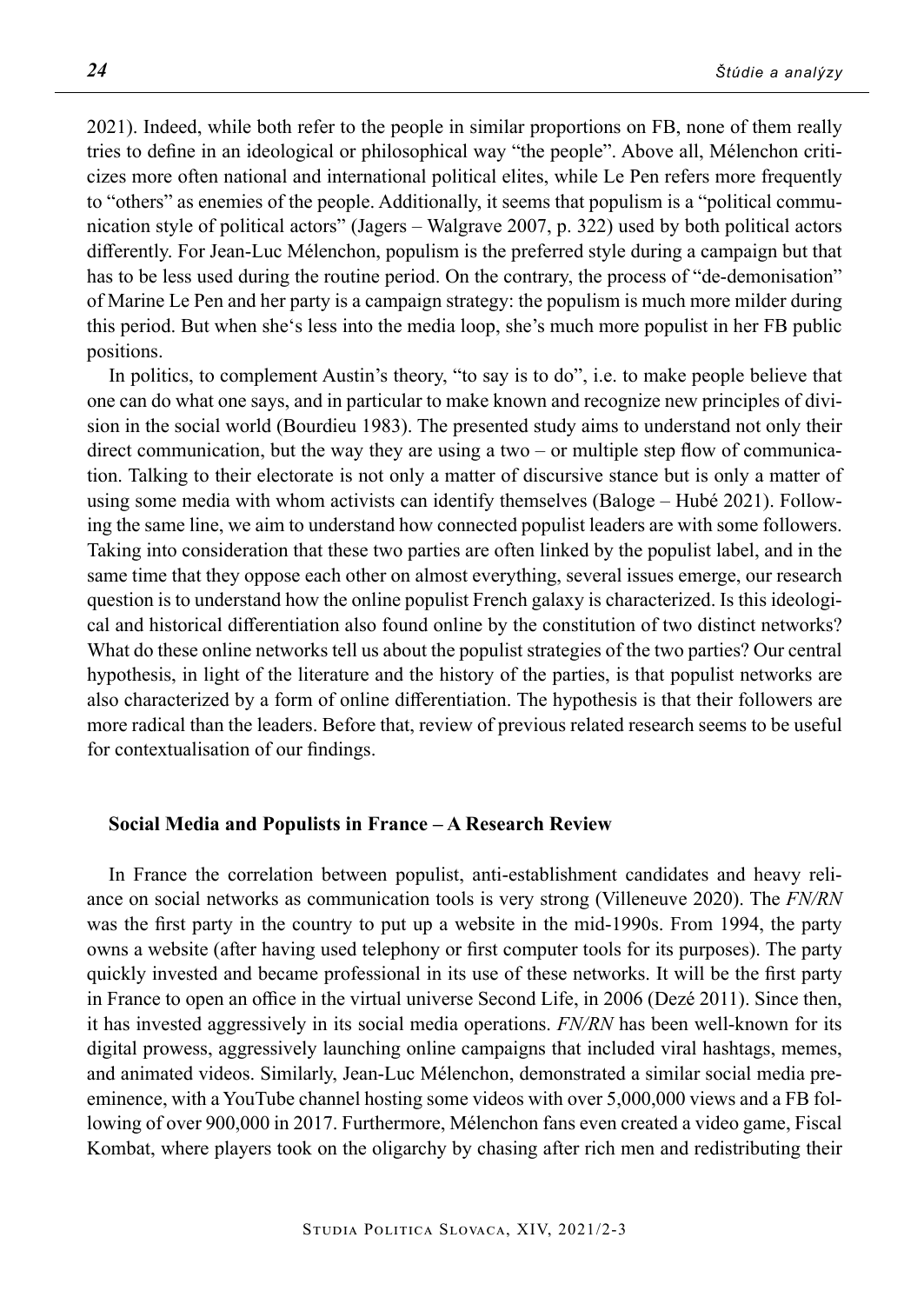wealth (Hendrickson – Galston 2017). Mélenchon is also one of the first politician in France to lunch a twitch channel, a social media particularly popular among young people. For Mélechon, the electoral strategy is to capture the young educated digital citizens. La France Insoumise used also the Russian application Telegram and Discord to communicate discreetly during the 2017 campaign (Sedda 2020). The *FN/RN* online supporters included a group of activists known in France as la "Fachosphère" (named after an investigative book by two French journalists) (Hobeika – Villeneuve 2017). So summarize, in France, Le Pen or Mélenchon post online much more frequently than their counterpart from mainstream parties (Kusela 2017).

Content-wise, an analysis of all FB posts by *FN/RN* party and comments by supporters during nine years found that in terms of populist features, it was the cult of personality that was the defining feature of *FN/RN* on FB. It was also this feature that distinguished the *FN/RN* from the mainstream parties in France. In fact, the *FN/RN* coupled the personality cult around Marine Le Pen with nationalism. When it comes to other populist themes such as peoples' centrism or anti-Europeanism, these topics were not at the center of *FN/RN* communications (Stockemer 2019). A content analysis of posts (press releases) on the party's FB from 2013 to 2015 showed that Marine Le Pen has changed the *FN/RN* in two ways. First, she has rendered the party's discourse more populist and second, she has managed to reframe the party's leitmotif of immigration (Stockemer – Barisione 2017). This can be seen as a sign of the party's strategy of de-demonization.

Maurer and Diehl (2020) examined the sentiment and rhetorical targets of attack in the Twitter feeds in 2017 presidential elections. They found that Le Pen's rhetoric was directed against the political power system as a whole. In contrast, Mélenchon avoided the French term 'peuple' and systematically replaces it by the less-charged word 'gens', which is more ambiguous and often carries a non-political connotation. Regarding their online strategies during 2019, Baloge and Hubé study variations in the discourse of the two parties identified in the literature as populist (Front National and La France Insoumise) during campaigning and routine periods by analyzing the Facebook posts of their two leaders (in Bennett – Lipinski – Stepinska et al. 2020). We observe that the two leaders do not use the same strategies and that the variations between the two periods highlight two different uses of populist rhetoric in addition to two ideologies that are opposed in many respects. while both refer to the people in similar proportions, none of them really tries to define in an ideological or philosophical way the people. Above all, Mélenchon criticizes more often national and international political elites, while Le Pen refers more frequently to "others" as enemies of the people.

For Jean-Luc Mélenchon, populism is the preferred style during a campaign but that has to be less used during the routine period. On the contrary, the process of "de-demonisation" of Marine Le Pen and her party is a campaign strategy: the populism is much more milder during this period. But when she's less into the media loop, she's much more populist in her Facebook public positions. Looking in the leaders media pratices, they showed quite different media practices (Baloge – Hubé 2021). Jean-Luc Mélenchon mobilized traditional and alternative sources, while Marine Le Pen quoted, with one exception, only traditional sources, generally well established within the French journalistic field. This can be seen as a sign of the normalization strategy of the extreme right-wing party, which seeks to absolutely avoid relaying openly racist, homopho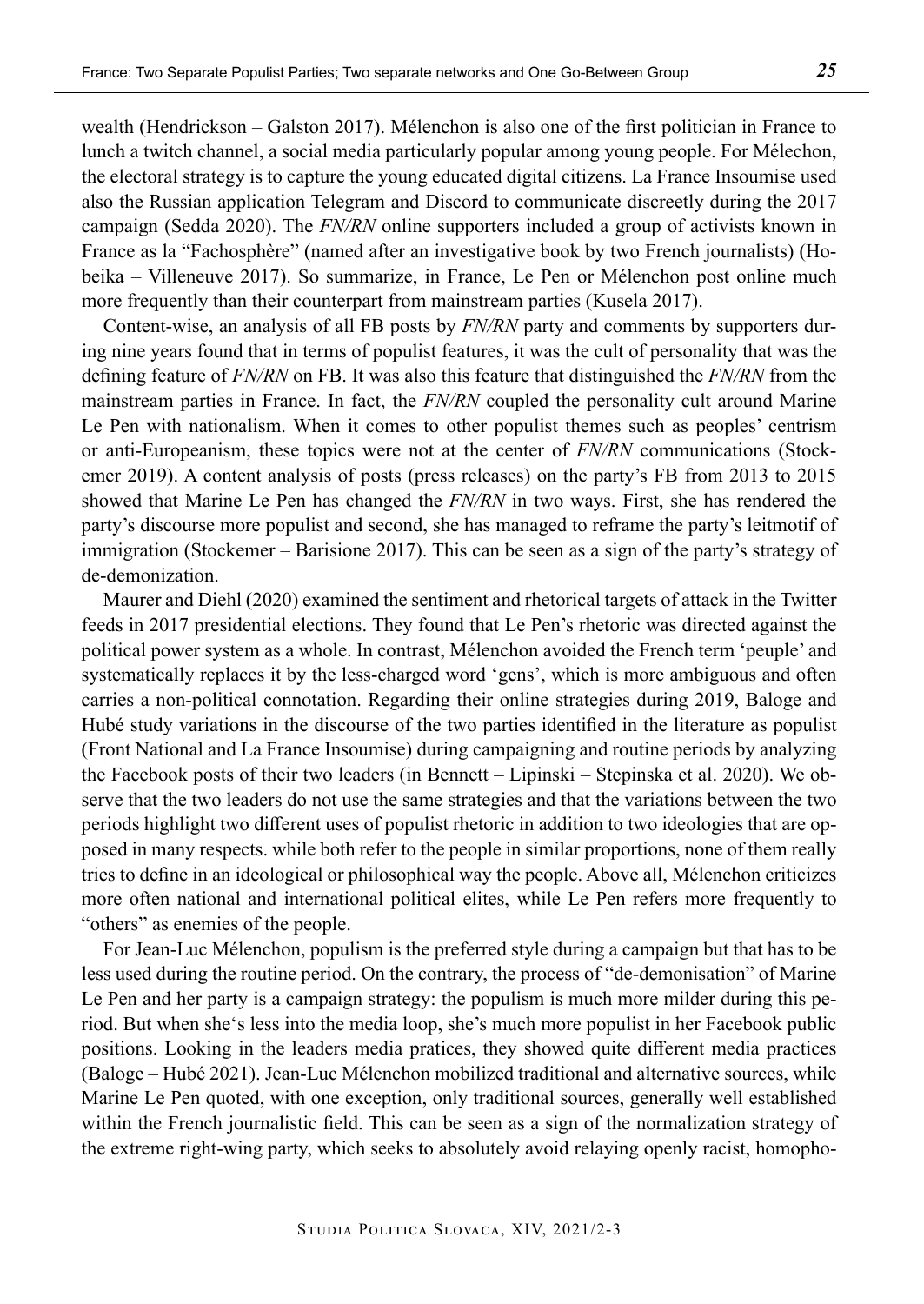bic, anti-Semitic or Islamophobic sources. In the case of Marine Le Pen, we thus see a militant division of labor in terms of the radicalization of discourse confirming our hypothesis. While the FN/NR leader euphemistically supported her communication strategy on mainstream sites, her supporters invested in FB groups where much more radical statements can be made (Hobeika – Villeneuve 2017, Villeneuve 2020), frequently going beyond the limits of freedom of expression by making racist, anti-Semitic and Islamophobic statements. As mentioned before, it is therefore surprising to note that Marine Le Pen never relayed extreme-rights websites (*Égalité et Réconciliation, Français de Souche, Le Salon beige* or *Boulevard Voltaire*) which are part of her party constellation (Hobeika – Villeneuve 2017). These differences in terms of strategies and use of social networks are a continuation of two different partisan histories.

#### **The two parties' historical and ideological roots**

The two parties studied in this article have very different political heritage. The Front National has typical extreme-right roots, anchored in anti-Semitic, anti-communist, xenophobic, ultraconservative and/or fascist traditions, but managed to move "from pariah to republican democratic contender" (Mondon 2014). Founded in 1972 by partisans of the extreme-right movement, partisans of a new fascist "national revolution" and a New Order (Ordre nouveau), and some other anti-Gaullist conservatives, within a few years the party was led by Jean-Marie Le Pen, former MP during the Poujade Momentum and called *Front National pour un ordre nouveau*. But the party had to wait until the 1980s to earn its first electoral success. Le Pen had succeeded in throwing the hard-core neo-fascist elements out of the party in 1978 in order to transform the Front National into an electoral machine (Dezé 2012, Igounet 2014). The party benefited from the context of the 1980s: the election of France's first socialist President ,François Mitterrand, the economic crisis, and the neo-liberal slant of the French right-wing parties, including a "tax hate" in the policy agenda as the the FN had done some years previously, etc. During the 1983 local elections, Le Pen won 11.3% in Paris, and the joint RPR-FN list managed to win the Parisian suburb of Dreux. In 1986, the party entered the National Assembly after the introduction of the proportional vote and featured a large group of 35 MPs. Party strategy then tried to build coalitions with the conservative parties (RPR and UDF). During the 1988 legislative election and the 1992 and 1998 regional elections, the conservatives accepted the FN, made coalition lists and/or won certain Regions with the support of FN regional MPs. In exchange for this support, FN MPs were made vice-presidents in some regions. This was the case in Haute-Normandie and Franche-Comté (in 1992, for example). It was the first step in the long process of "de-demonization" that ended with the 1998 split in the party and the 2002 elections. The party has followed this strategy again in recent years. In 2011, in preparation for the 2012 elections, Jean-Marie Le Pen (83 years old) made room for his second daughter, Marine. With the help of young public relations employees and technocrats, using polls and working on discourse, she succeeded in framing her arrival as the sign of the party's "normalization" and "respectability" (Mondon 2014), even though she was still a hard-liner (Dezé 2015). In 2013, the FN reached a membership of 73,000. Being in the FN seemed to open new windows of political opportunity. As Sylvain Crépon and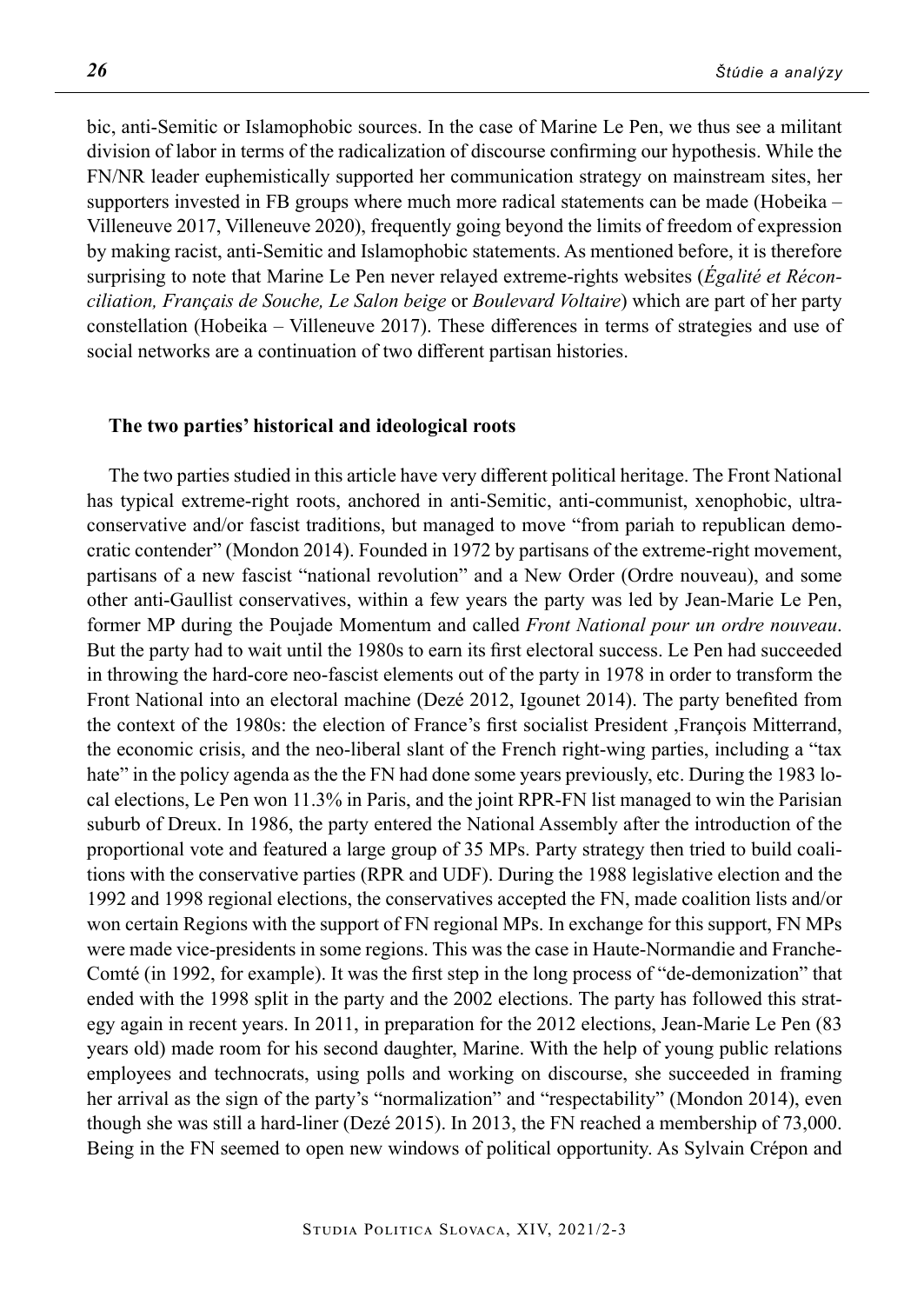Nicolas Lebourg point out, "the FN constitutes [...] a formidable tool for social promotion for those members who agree to be invested in local elections'' (Crépon – Lebourg 2015). Following the same de-demonization rationale, the party changed its name in 2018 to become the National Rally. Due to the peculiarities of the French electoral system, the party only counts a few elected members: in 2019, 20 MEPs, 6 MPs, 1 Senator and 28 mayors (and only 3 mayors in cities with more than 50,000 inhabitants).

The story of Jean-Luc Mélenchon and his party is very different, with its starting point the left wing of the mainstream Socialist Party (PS). Jean-Luc Mélenchon is a (mainstream) political professional. After being a Marxist and Trotskyist activist in the 1970s, he joined the Socialist Party in 1976 and quickly became chief political affairs officer of a socialist mayor, in Massy, a town located 15 kilometers from Paris. Fascinated by François Mitterrand, he was an active member of the party. In 1986, at the age of 35, he became the youngest French Senator. In 1992, along with some other quadragenarians, he created "The Socialist Left" movement within the PS. He appealed to the electorate to vote for the Maastricht treaty in 1992. In 2000, he became Minister of Vocational Education in Jospin's socialist, green, and communist government. In 2002, the defeat of Lionel Jospin by Jean-Marie Le Pen was a shock for him (Poulet 2019, p.171). His analysis was that the PS should be more leftist. In 2005, he was a partisan of the No vote for the European constitutional treaty, but remained in the party, working on Ségolène Royal's campaign in 2007. However, after this second defeat, he left the party in 2008 with other socialists to found a new left-wing party (Parti de gauche, PG), inspired by the German example of Oscar Lafontaine's Die Linke in 2007. The PG formed an alliance with the communist party and another small leftist party to make a coalition, the Left Front (Front de Gauche – FdG), under whose banner Mélenchon participated in the Presidential elections in 2012 and in the 2009 and 2014 European Parliament elections. After the 2012 results, he radicalized his discourse with more provocative populist tones, inspired by Podemos, Syriza and Bernie Sanders (Castaño 2018). In 2016, La France Insoumise (Indomitable France) was created as an eco-socialist movement, an electoral machine based on a horizontal hierarchy – it is a movement, not a party. In 2019, the party had 17 MPs, 2 Senators and 5 MEPs.

Looking only at the historical and ideological roots of the two parties, it is clear that they do not belong to the same political family. But seen from the viewpoint of the leader's strategy, both use a typical pattern of populism constructed around the leader (Weyland 2001 and 2017), presenting him or her as the saviour of polity. The history of the FN/RN is closely bound to the Le Pen family. In many ways it can be considered as a political enterprise with the characteristics of a hereditary monarchy, also embodied by Marine Le Pen's niece and former party deputy, Marion Maréchal Le Pen. As Sylvain Crépon and Nicolas Lebourg point out, "the omnipotence of the leader, defined by the party's statutes, means that anyone seeking to influence the party's machinery must have a direct line to its leader. There are no recognized trends within the FN, where contradictory debates are almost non-existent" (Crépon – Lebourg 2015, 446). The LFI is also the product of a political enterprise in which Jean-Luc Mélenchon plays the central role, alongside elected officials who, like him, have chosen to leave the Socialist Party. However, this question of the "leader" is not specific to parties claiming to be or categorizing themselves as populist. The Fifth French Republic, characterized by hyper-presidentialism and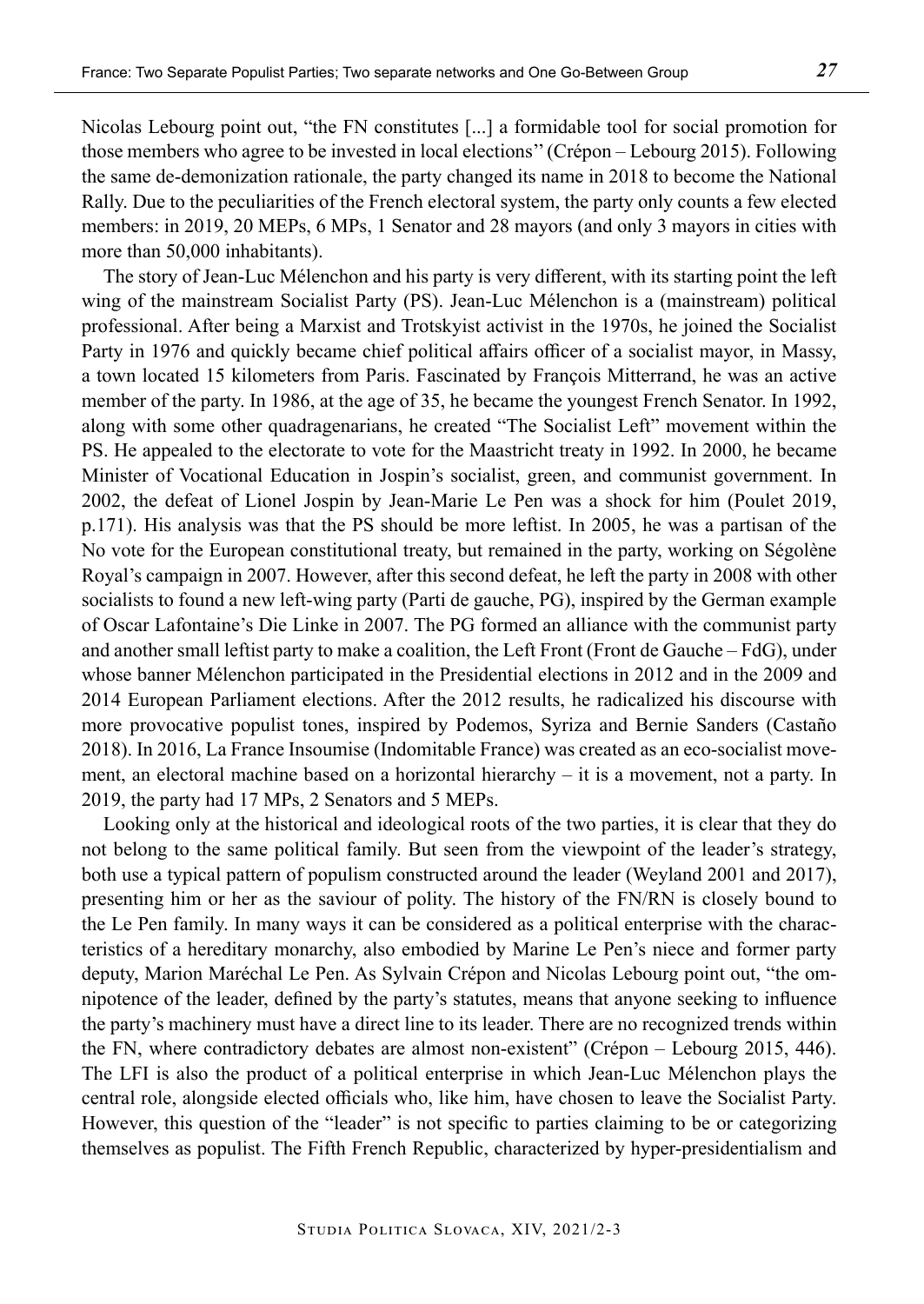a solitary exercise of power (François 2010), has been marked since General de Gaulle by the figure of the providential man, the political leader, and this is true of all parties, including those who propose a more parliamentary Sixth Republic, such as the LFI. Moreover, French political media coverage shows that France has one of the highest levels of personalization in the Western world (Van Aelst et al. 2017).

These results are also reflected in an analysis of the manifestos during the 2012, 2017 and 2019 elections shows that counter-intuitively, the party that most often appealed to the people in its programs was Jean-Luc Mélenchon's party (Baloge – Hubé 2019). The way they invoked the people was, however, quite different. In Mélenchon's manifesto, the people were mentioned as the embodiment of popular sovereignty, often backed by forms of direct deliberation, whereas, for Marine le Pen, the people were often concerned by the national and nationalist question. At the same time, both parties rejected the elites. Looking at these arguments for the people and against the elite, it can be said that these parties have a common ideological faith (Stanley 2008). But the way they use it in no way explains their positions. Historical roots still structure party discourse towards the two groups (social classes and migrants) in a classical left-right divide. Jean-Luc Mélenchon strives to defend the "working classes" and the "employees", while Marine Le Pen worries about the "impoverishment of the middle classes and working classes" (2017) and fiscal policies for SMEs (5 proposals out of 144 in 2017). Ultimately, the parties differ, with an inclusionary populism (Mudde – Rovira Kaltwasser 2013, Font – Graziano – Tsakatika 2021) defended by Jean-Luc Mélenchon and classical far-right arguments painted as populism by Marine Le Pen (Surel 2019, Daigle – Neulen – Hofeman 2019).

## **Network analysis of sources that share populist leaders' posts**<sup>2</sup>

We examined here several aspects. First, whether there were disproportions between the two networks (ex. one much bigger than the other). Second, network reciprocity – the degree of interconnection between different pages. Third, the degree of centrality, meaning of overlap between the two networks. Finally, we were interested to learn what pages were the connectors between the two, and if there was reciprocal sharing. This aspect is important, since for Marine Le Pen, 40 percent of her likes on FB originated outside France in 2017 presidential election campaign. Analysis of the networks of the two populist leaders revealed that their networks are very different and unrelated, confirming that both parties aren't similar. The analysis of reciprocity thus showed that the two leaders had similar communication strategies, since they both had reciprocal networks with mainly elected officials and political organizations, and at the same time their networks were very different, since these officials and organizations were almost never the same, as shown in the two graphs below:

On each side of the graph appear central personalities of the *FN/RN* and the *LFI*. The main difference between the two parties was that Jean-Luc Mélenchon was part of reciprocal networks

<sup>2</sup> The analysis was carried out on Facebook data (Mancuso et al., 2020; Marincea, 2020), downloaded with the Crowd-Tangle API developed by Facebook (CrowdTangle Team, 2020)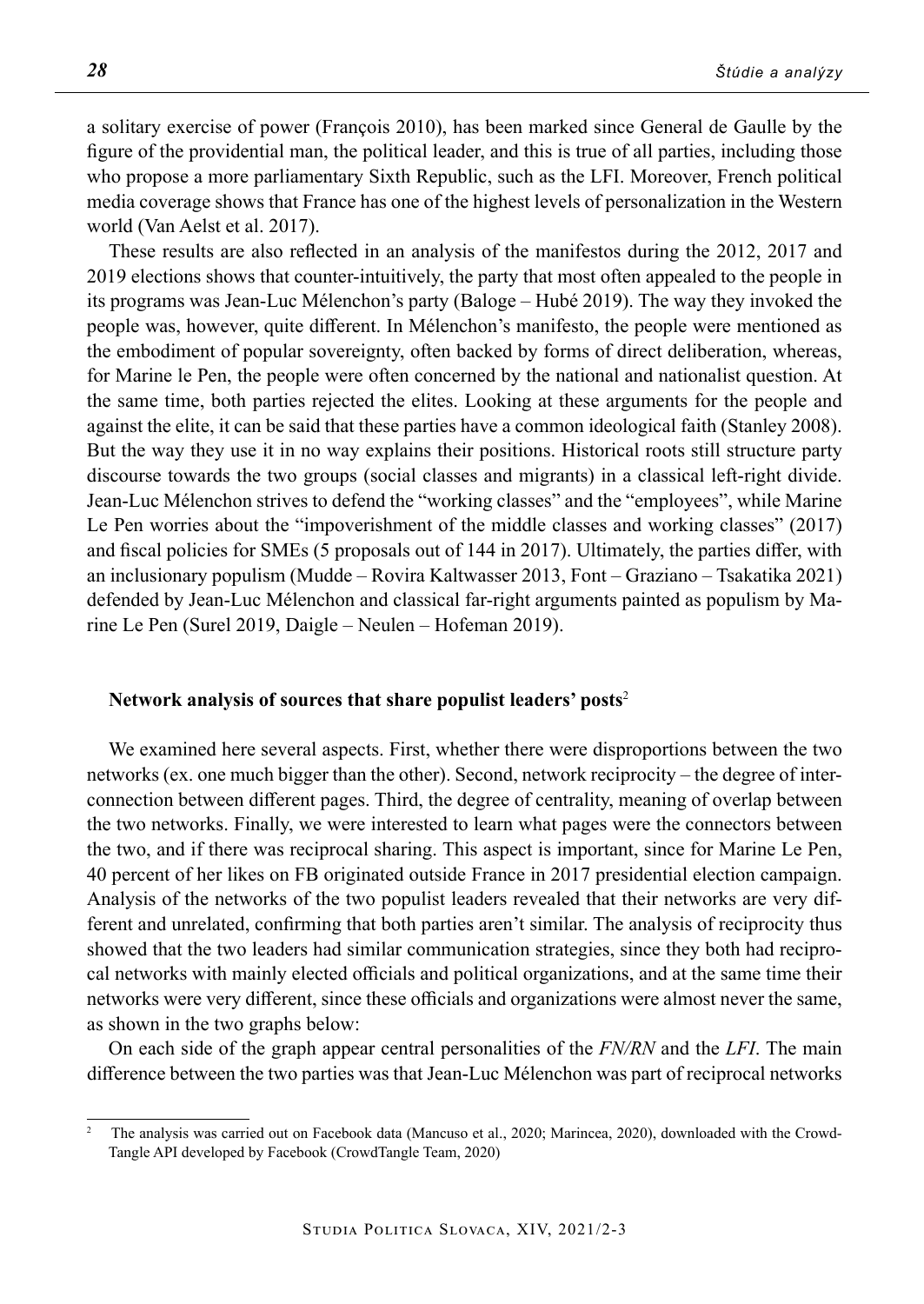**Chart 1:** Facebook Populist Network in France







Studia Politica Slovaca, XIV, 2021/2-3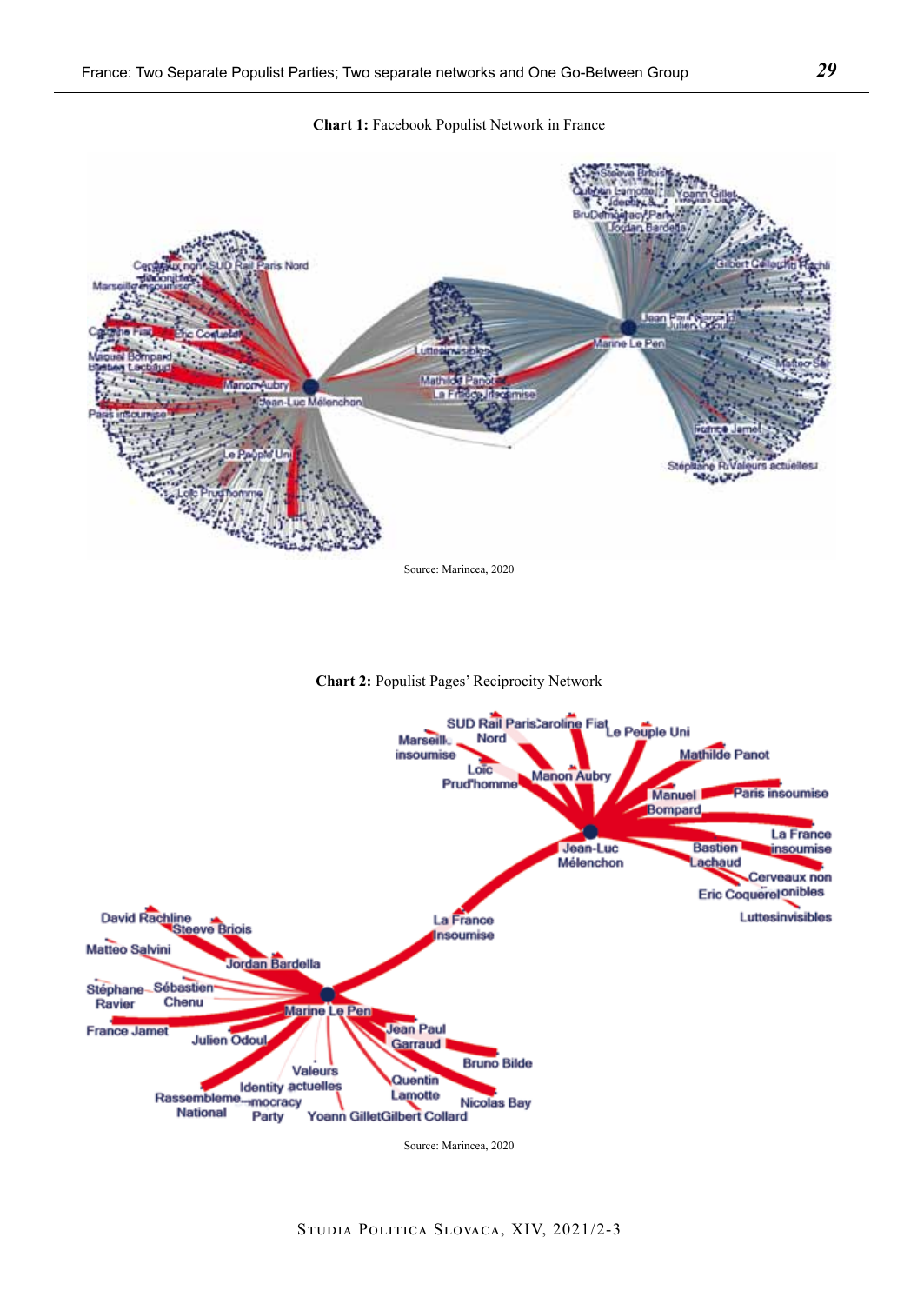leaving more room for organizations. This was the case of "*Marseille Insoumise*" and "*Paris Insoumis*e", two local branches of the party, "*Sud Rail*", a trade union, and "*Cerveaux Indisponibles*", "*Luttes invisibles*" and "*le peuple uni*"; online protest groups. This result illustrates well the strategy of Mélenchon to create a movement against the left traditional parties; Marine Le Pen referred reciprocally only to her party, the FN/NR, *Identity and Democracy,* a political group in the European Parliament, and *Valeurs Actuelles*, an extreme right-wing newspaper.

As mentioned before, it should be noted that the two political leaders also very frequently referred to similar sources, mainly traditional media well established in the French media landscape: *Libératio*n, *Le Monde, 20 Minutes, France Info.* It was only on this point that the media practices of the two elected officials came together: both shared sources that criticized the government's actions. For example, on February 29, 2020, they both shared an article in the free of charge newspaper *20 Minutes* about the use of article 49.3 of the constitution and the motion of censure launched by the left and the right. Earlier in the year, on January 16, 2020, they both shared an article on the *France Info* website, dealing with the municipal elections and how a circular could favour the results of Emmanuel Macron's party. Finally, on several occasions, they quoted the same article from *Le Monde* about the resignation of Jean-Paul Delevoye, the High Commissioner for Pensions in the Government of Edouard Philippe, after a series of revelations targeting him (suspicions of conflicts of interest, cumulation of activities forbidden).

The analysis of the FB pages sharing each leader more than ten times showed that here too, two very different networks could be observed. 297 FB pages shared 15,960 posts by Jean-Luc Mélenchon. This was much more than in the case of Marine Le Pen who had 187 FB pages sharing 7,540 posts of Marine Le Pen. An even more precise analysis showed that only 20 FB pages shared both Marine Le Pen and Jean-Luc Mélenchon at least 10 times each, but in very different proportions (718 posts for the former, 2,995 for the latter), as shown in the graph below:

FB Pages that shared more than 10 times the posts of each leader had very specific profiles. A large proportion of them claimed to belong to the *Yellow Vests* movement, a critical social move-



**Chart 3:** Pages sharing both Marine Le Pen and Jean-Luc Mélenchon at least 10 times each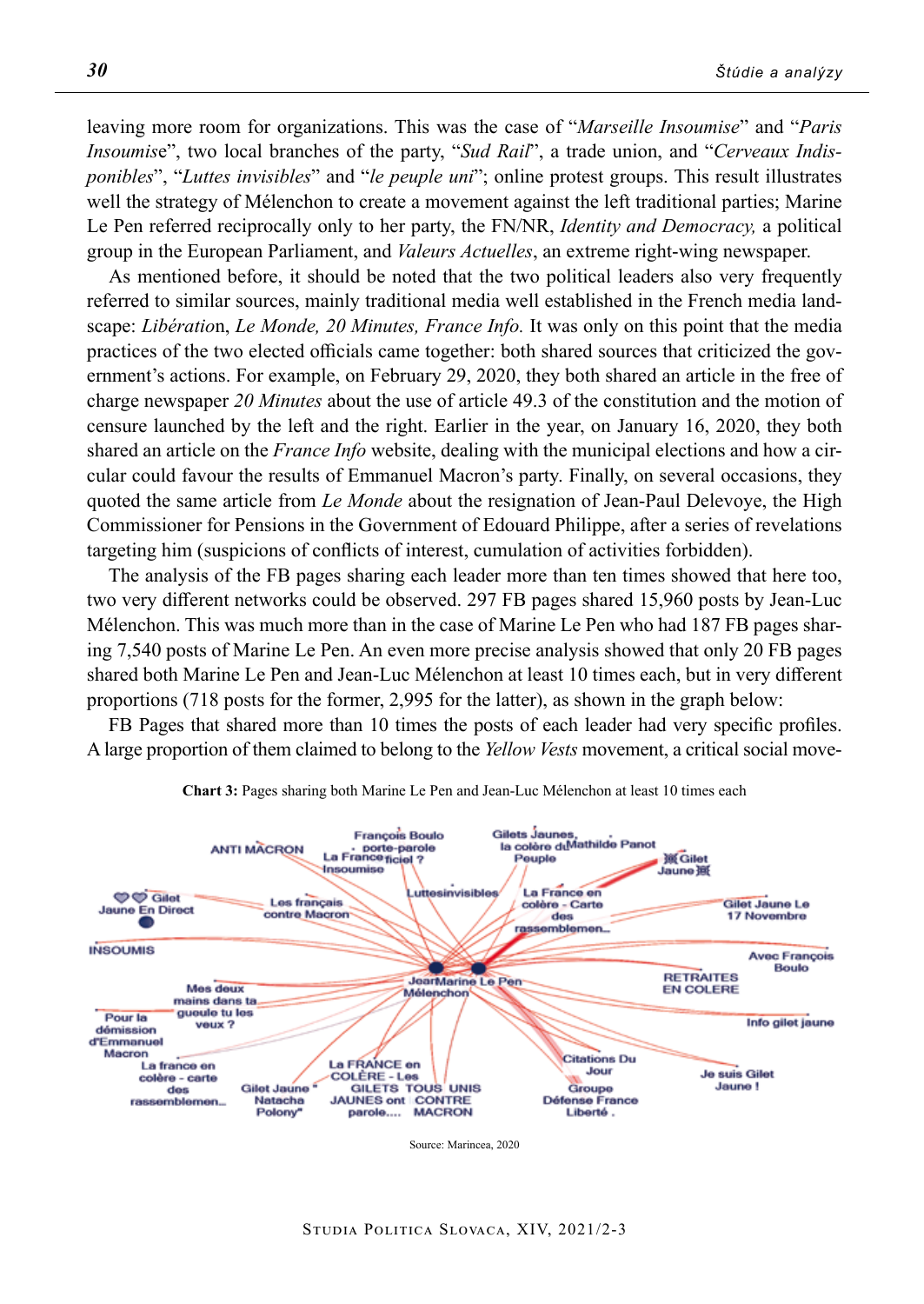ment against Emmanuel Macron, affiliated with no official organization. Instead, these two leaders sought to present themselves as the best representative of this unorganised movement. The table below identifies and then quantifies the FB pages shared more than 10 times by the two leaders. We have distributed these pages into five categories: page affiliated with *LFI*; page supporting or close to the *FN*/*RN*; *Yellow Vests* Support Page; groups opposed to Emmanuel Macron; and finally – *Other* (ex. website proposing famous historical, intellectual and funny quotes).

| Most central (shared both pages at least 10 times each) | <b>Shared</b><br>Mélenchon | <b>Shared</b><br>Le Pen |
|---------------------------------------------------------|----------------------------|-------------------------|
| Page affiliated with LFI                                |                            |                         |
| <b>INSOUMIS</b>                                         | 820                        | 10                      |
| Page affiliated with the RN                             |                            |                         |
| Mes deux mains dans ta gueule tu les veux ?             | 11                         | 30                      |
| Groupe Défense France Liberté.                          | 10                         | 29                      |
| <b>Yellow Vests pages</b>                               |                            |                         |
| François Boulo porte-parole officiel?                   | 135                        | 30                      |
| Avec François Boulo                                     | 101                        | 18                      |
| Info gilet jaune                                        | 98                         | 34                      |
| Gilet Jaune " Natacha Polony"                           | 94                         | 18                      |
| La FRANCE en COLÈRE - Les GILETS JAUNES ont la parole   | 48                         | 21                      |
| Gilet Jaune En Direct                                   | 35                         | 11                      |
| Gilet Jaune Le 17 Novembre                              | 24                         | 16                      |
| Je suis Gilet Jaune !                                   | 14                         | 14                      |
| Gilets Jaunes, la colère du Peuple                      | 10                         | 29                      |
| <b>Groups opposed to Emmanuel Macron</b>                |                            |                         |
| La France en colère – Carte des rassemblements          | 719                        | 153                     |
| Pour la démission d'Emmanuel Macron                     | 54                         | 34                      |
| TOUS UNIS CONTRE MACRON                                 | 41                         | 25                      |
| <b>ANTI MACRON</b>                                      | 29                         | 19                      |
| <b>RETRAITES EN COLERE</b>                              | 28                         | 15                      |
| Les français contre Macron                              | 27                         | 38                      |
| Other                                                   |                            |                         |
| <b>Citations Du Jour</b>                                | 162                        | 33                      |

**Table 2:** More frequently shared posts

**Source:** Own compilation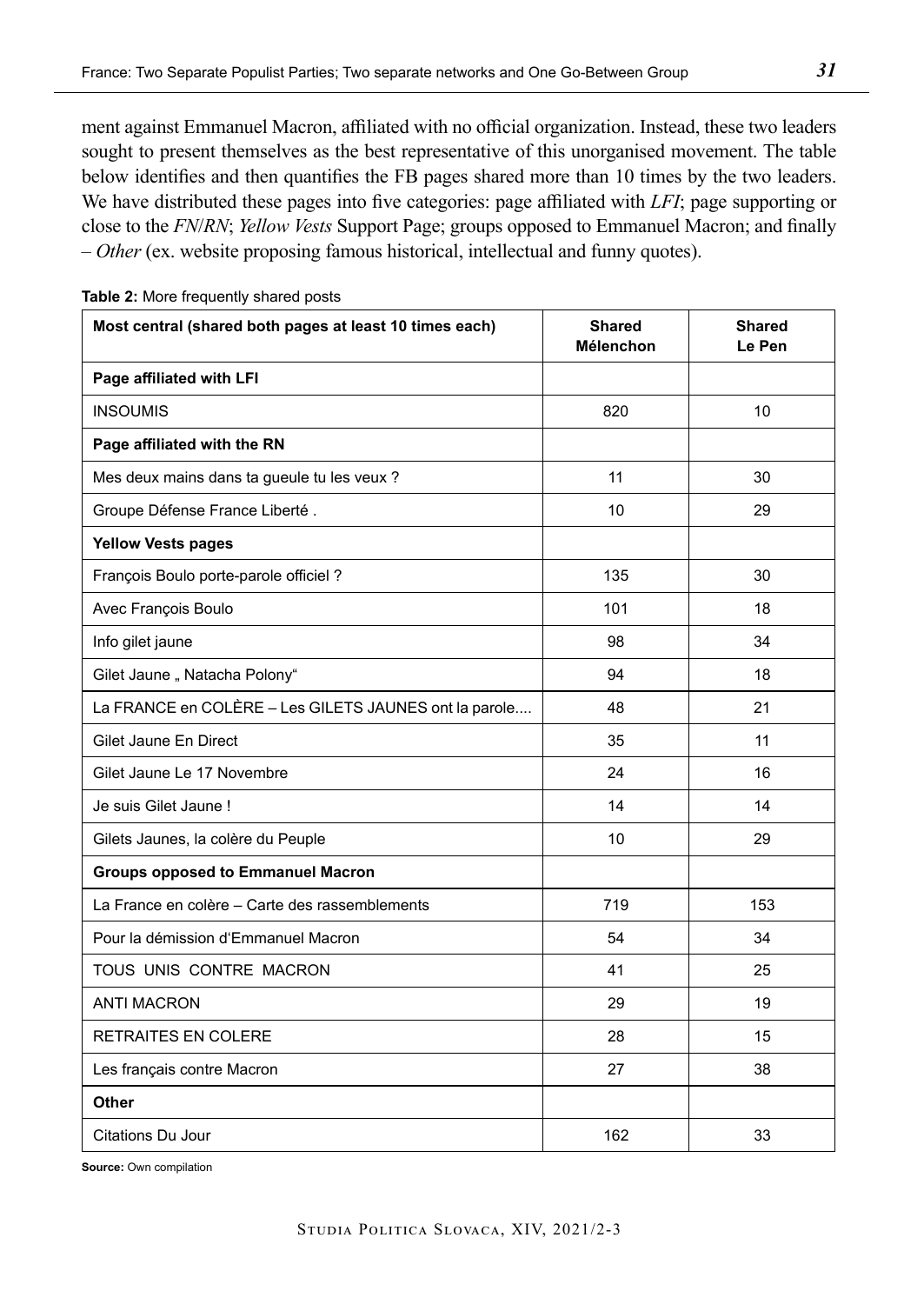We can observe that some groups of *Yellow Vests* are almost in a balance between the two leaders. But in the majority of cases, the centrality of the two pages seems unbalanced, once again testifying to two very distinct networks, confirming that we are dealing with two political families with little in common in their communication and relationship strategies.

An interesting result here is the attempt to capture the movement of the Yellow Vests. This movement claims independence from traditional political parties. Its protest dimension and opposition to the government of Edouard Philippe and Emmanuel Macron has however made it a target for many parties. The studies and surveys available on the political preferences of Yellow Vests do not make it possible to decide which figure from the opposition is preferred by individuals close to this movement. Political science research, carried out by questionnaire during popular protests, showed a greater identification of participants with the left (44% against 15% for the right, 52% with no affiliation to the right nor the left) (Bedock et al. 2019). Conversely, surveys (conducted among supporters and not participants) revealed a more frequent *RN* vote (44% against 12% for the *LFI*). The network analysis of each party allows us to note at the very least that Jean-Luc Mélenchon was more active on the internet and social networks than Marine Le Pen in the desire to be the spokesperson of this mobilization, without however having succeeded in embodying and gathering in any name, in a consequent way, those who identify with this movement. But a specific study on the Yellow Vests galaxy is needed.

### **Discussion**

The networks formed by the two populist leaders faithfully reflected their ideological orientation. Each one thus maintained relations with close elected officials or members of his or her party, while excluding his/her opponent. From this point of view, network analysis confirms the very great impermeability of the two types of populism observable in France. It is also noteworthy that Jean-Luc Mélenchon invested much more in social networks and maintained a denser network than his far-right opponent. An unexpected result therefore lies in the frequency with which Marine Le Pen referred to traditional media, whereas his opponent more often mobilized alternative sources, whose owners are less easily identifiable. Thus, in the case of Jean-Luc Mélenchon, the proximity to a range of alternative sources confirms his negative attitude to the traditional media. Reviews such as "*Frustration La Revue*", "*le bon sens*", "*Mémoire des luttes", "Lundi AM", "Investig'Action"*  or even *"Osons Causer*", testify to the variety of leftist sources mobilized by Jean-Luc Mélenchon, in parallel with more classical media. These media can be qualified as alternative, due to the fact that they are generally not registered in the official register of French media, by an online presence and by hybrid forms of journalism, at the crossroads of information and activism.

Our study therefore confirms our initial hypothesis: the RN/FN and LFI thus extend their ideological, historical and communicational differences online. Such differences raise questions about the relevance of the populist category to describe two parties that are opposed on many points. Further work may confirm these initial observations. In particular, it would be interesting to study the militant galaxies of the two parties, following on from the work of Fabienne Greffet (2020, see also Gibson – Greffet – Cantijoch 2017), by proposing a network analysis focusing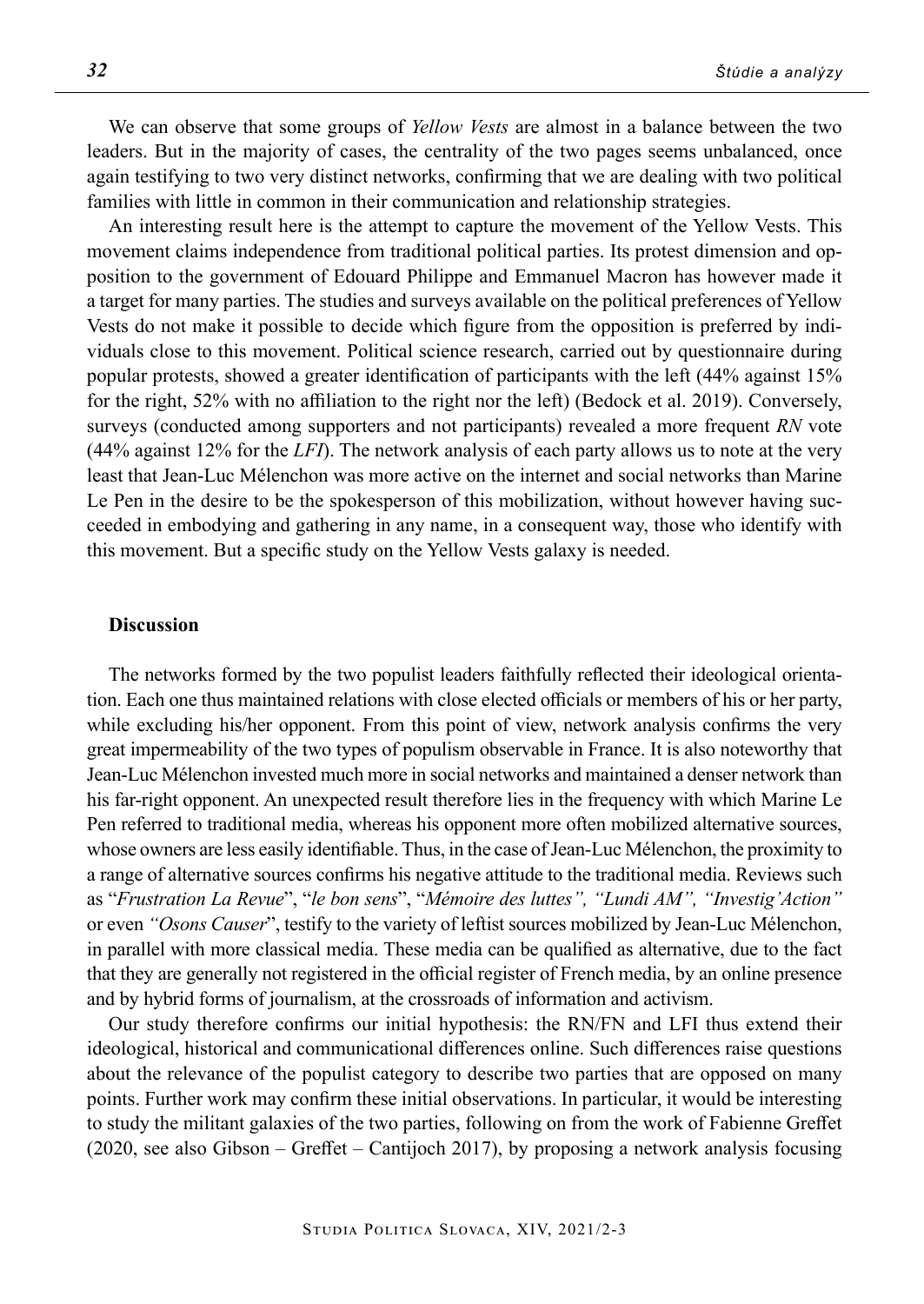on online interactions. Finally, this network analysis tells us something about the communicative strategies of the two leaders but tells us relatively little about the elaboration of these strategies. Interviews with the two leaders and their communication teams would help us understand what is a political opportunity strategy and what is a transformation of political ideologies.

#### **Bibliography**

- BALOGE, Martin HUBÉ, Nicolas (2019, July). Can La France Insoumise and Front National/Rassemblement national be put in the same populist box? Debate about the recent French party system evolution. National report (DEMOS – Democratic Efficacy and the Varieties of Populism in Europe, Project H2020 – 822590).
- BALOGE, Martin HUBÉ, Nicolas (2021). France: Two separate Populist Parties; Two Separate Networks and one go-between Group, In *Demos National Reports in the WP 6.2*, https://demos-h2020.eu/.
- BEDOCK, Camille et al. (2019). Enquêter in situ par questionnaire sur une mobilisation: Une étude sur les gilets jaunes In *Revue française de science politique*, 69, 5-6, p. 869-892.
- BENNETT, Samuel et al. (2020). *Populist Communication on Social Media*, Working paper, DEMOS H2020 https://openarchive.tk.mta.hu/420/ DOI : 10.17203/KDK420
- BOURDIEU, Pierre (1983). *Language and Symbolic Power.* Cambridge/Mass.: Harvard University Press.
- Castaño, Pablo (2018). Populisme de gauche en Europe: une comparaison entre Podemos et La France insoumise In *Mouvements,* 96, p. 169-180.
- COLE, Alistair (2019). *Emmanuel Macron and the remaking of France*. Manchester: Manchester University Press.

Crépon Sylvain – and Lebourg, Nicolas (2015). Le renouvellement du militantisme frontiste In Crépon, Sylvain – DÉZÉ, Alexandre – Mayer Nonna (eds.) *Les faux-semblants du Front national*, Paris: Presses de Sciences Po, p. 435-452.

- CrowdTangle Team (2020). *CrowdTangle*. Facebook, Menlo Park, California, United States.
- DAIGLE, Delton T. NEULEN, Joséphine HOFEMAN, Austin (2019). Comparing Across the 2017 Elections in Britain, France, and Germany [online] In *Populism, Nativism, and Economic Uncertainty. Europe in Crisis*. Palgrave Pivot: Cham. Available at: https://doi.org/10.1007/978-3-030-02435-2\_7

DEZÉ, Alexandre (2011). Un parti virtuel ? Le Front national au prisme de son site internet. In GREFFET F. (ed.), *Continuerlelutte.com. Les partis politiques sur le web,* Paris: Presses de Sciences Po.

- DEZÉ, Alexandre (2015). La construction médiatique de la 'nouveauté' FN, In CRÉPON, S. DÉZÉ, A. MAYER N. (eds.) *Les faux-semblants du Front national,* Paris: Presses de Sciences Po., p. 453-504.
- DEZÉ, Alexandre (2012). *Le Front national : à la conquête du pouvoir?* Paris: Armand Colin.
- DUGGAN, Maeve et al. (2015). Social Media Update 2014. Pew Research Center.
- ERNST, Nicole et al. (2017). Extreme parties and populism: An analysis of Facebook and Twitter across six countries In *Information, Communication & Society,* 20, 9, p. 1347–1364.
- FONT, Nuria GRAZIANO, Naolo TSAKATIKA, Myrto (2019). Varieties of Inclusionary Populism? SYRIZA, Podemos and the Five Star Movement In *Government and Opposition,* 1-21, published early online.
- GIBSON, Rachel GREFFET, Fabienne CANTIJOCH, Marta (2017). Friend or Foe? Digital Technologies and the Changing Nature of Party Membership In *Political Communication*, 34, 1, p. 89-111.
- GOUGOU, Florent and PERSICO, Simon (2017). A new party system in the making? The 2017 French presidential election In *French Politics,* 15, p. 303-321.
- GREFFET, Fabienne (2020). *Les mobilisations numériques des élections présidentielles en France*. Habilitation à diriger des recherches, Université de Lille.
- HENDRICKSON, Clara GALSTON, Wiliam A. (2017). Why are populists winning online? Social media reinforces their anti-establishment messaged [online]. Available at: https://www.brookings.edu/blog/techtank/2017/04/28/ why-are-populists-winning-online-social-media-reinforces-their-anti-establishment-message/.
- HOBEIKA, Alexandre VILLENEUVE, Gaäl. (2017). Une communication par les marges du parti? Les groupes Facebook proches du Front national In *Réseaux*, 2017, 202-203, p. 213-240.